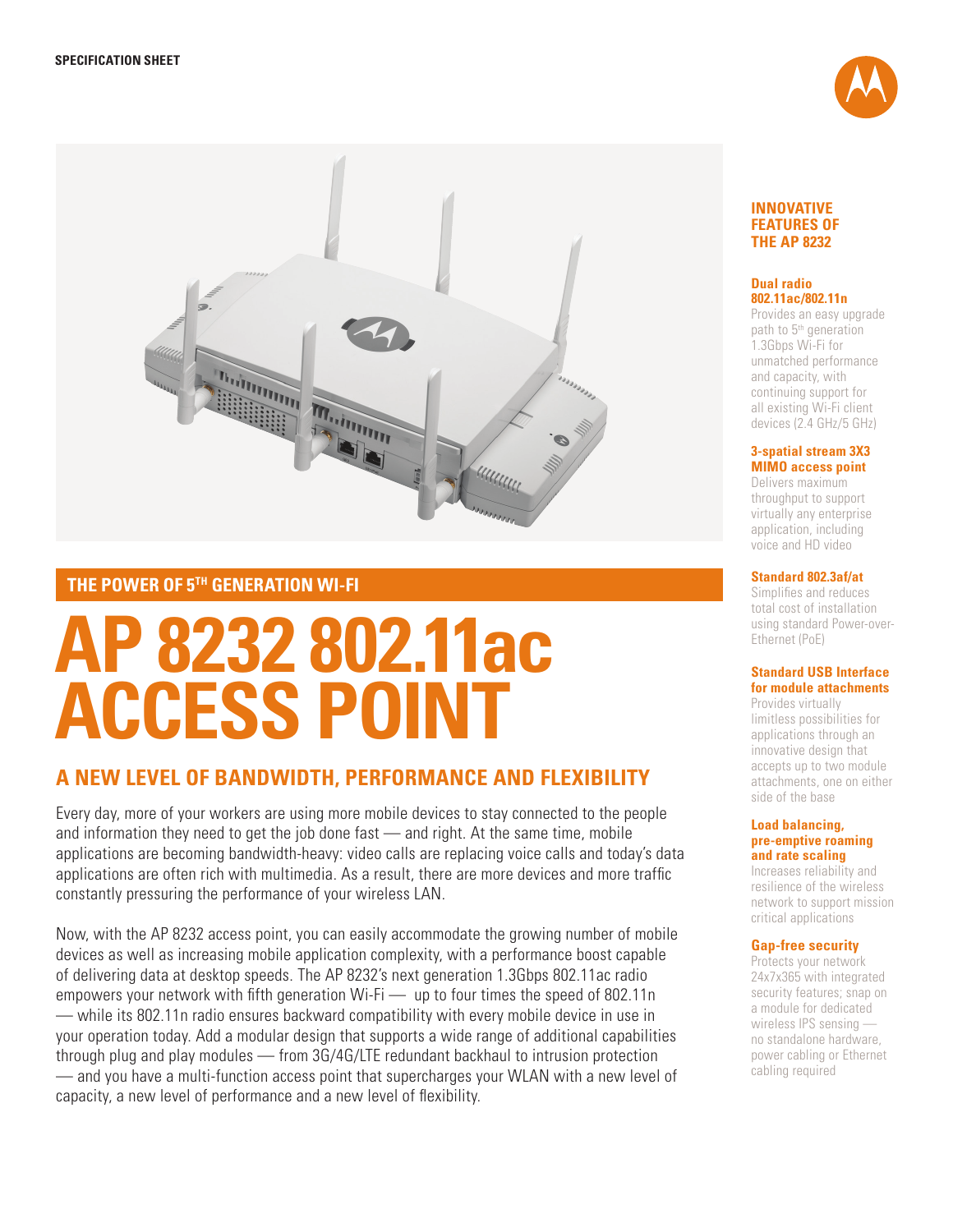# **UNMATCHED BANDWIDTH FOR UNMATCHED NETWORK AND APPLICATION PERFORMANCE**

802.11ac technology builds on advances of 802.11n, offering up to four times the bandwidth through additional technology advancements. Multiple-Input Multiple-Output (MIMO) enables data to be sent in multiple streams (known as "spatial streams") to a single device simultaneously to better utilize bandwidth. While MIMO exists in both 802.11n and 802.11ac, the bandwidth per spatial stream is nearly tripled, increasing from 150Mbps in 802.11n to 433Mbps. In addition, interference from 2.4 GHz devices is finally eliminated. Since 802.11ac operates only in the 5 GHz band, Bluetooth® headsets, microwave ovens and more will no longer impact Wi-Fi network performance.

The result? Your WLAN can support an unprecedented number of users and applications — including voice and video — allowing you to confidently deploy Bring Your Own Device (BYOD) initiatives as well as empower new workgroups with mobile devices and new mobile applications. As you add users and increase the volume of data travelling over your WLAN, you get the peace of mind that comes from knowing your network is ready and waiting.

# **EASY MIGRATION TO 5TH GENERATION 802.11ac WI-FI**

The dual radio AP 8232 provides the simplest path to next generation Wi-Fi. The 802.11ac radio provides all the technology advantages of 802.11ac and readies you to take advantage of new mobile devices, while the 802.11n radio ensures support for all existing mobile devices — including 2.4 GHz clients. The radios work together to allow you to migrate to 802.11ac at your own pace — and without the high cost of "rip and replace".

# **UNMATCHED FLEXIBILITY**

The innovative modular architecture of the AP 8232 allows you to add new capabilities by simply snapping on up to two modules to the base. For example, add 3G/4G/LTE backhaul to ensure network uptime in the event of a wired network outage. Enable an AP 8232 to also function as a dedicated wireless intrusion protection sensor for superior security. A light sensor can detect when the lights are off and workers

have gone home, automatically powering the access point down into low power mode. This sensor not only helps you improve your company's "green" score, it also helps you save money by reducing access point power consumption by as much as 50 percent when your business is closed. And in the future, new modules will be available to connect with your other sensor networks, such as RFID and temperature, as well as IP cameras to increase facility security. The result is a new level of cost-efficiency for your technology infrastructure. You no longer need to run separate network and power cabling to add new functionalities to improve your operations — you can simply leverage the wireless infrastructure you already own.

# **GAP-FREE SECURITY**

The AP 8232 secures all your wireless transmissions, ensuring compliance with the government or industry regulations your business may be subjected to, such as HIPAA in healthcare and PCI in retail. Your network is protected every second of every day with comprehensive integrated security features that include layer 2-7 stateful packet filtering firewall, AAA RADIUS services, wireless intrusion protection system (IPS), VPN gateway and location-based access control.

The AP 8232 also brings a new level of simplicity and cost-efficiency to dedicated wireless IPS sensor networks for rogue detection. Just snap on a module to allow the AP 8232 to also function as a dedicated wireless IPS sensor. There is no need to purchase and deploy standalone hardware, and no need to run additional power or Ethernet cabling.

# **VOICE, LOCATIONING AND GUEST ACCESS**

The AP 8232 supports Voice over wireless LAN (VoWLAN) quality of service (QoS), ensuring tollquality even with many simultaneous calls on a single access point. In addition, you can leverage locationing services to locate and track people and assets, as well as control network and application access. You can also ensure that users are only able to access authorized networks, sites and applications, making it easy to provide hotspot and guest access.

#### **EXPANSION MODULES FOR SUPERIOR FLEXIBILITY**

#### **Wireless Intrusion Protection module**

Snap on a sensor module for dedicated wireless instrusion protection.

#### **Environmental light sensor module**

Snap-on sensor detects light in the installed environment. Information can be used to automatically power down the access point when the office is closed to reduce power consumption and cost.

### **4G backhaul module**

LTE backhaul module provides primary or redundant failover WAN connectivity over the 4G LTE broadband network for superior network resiliency. (Sierra Wireless 313U Support)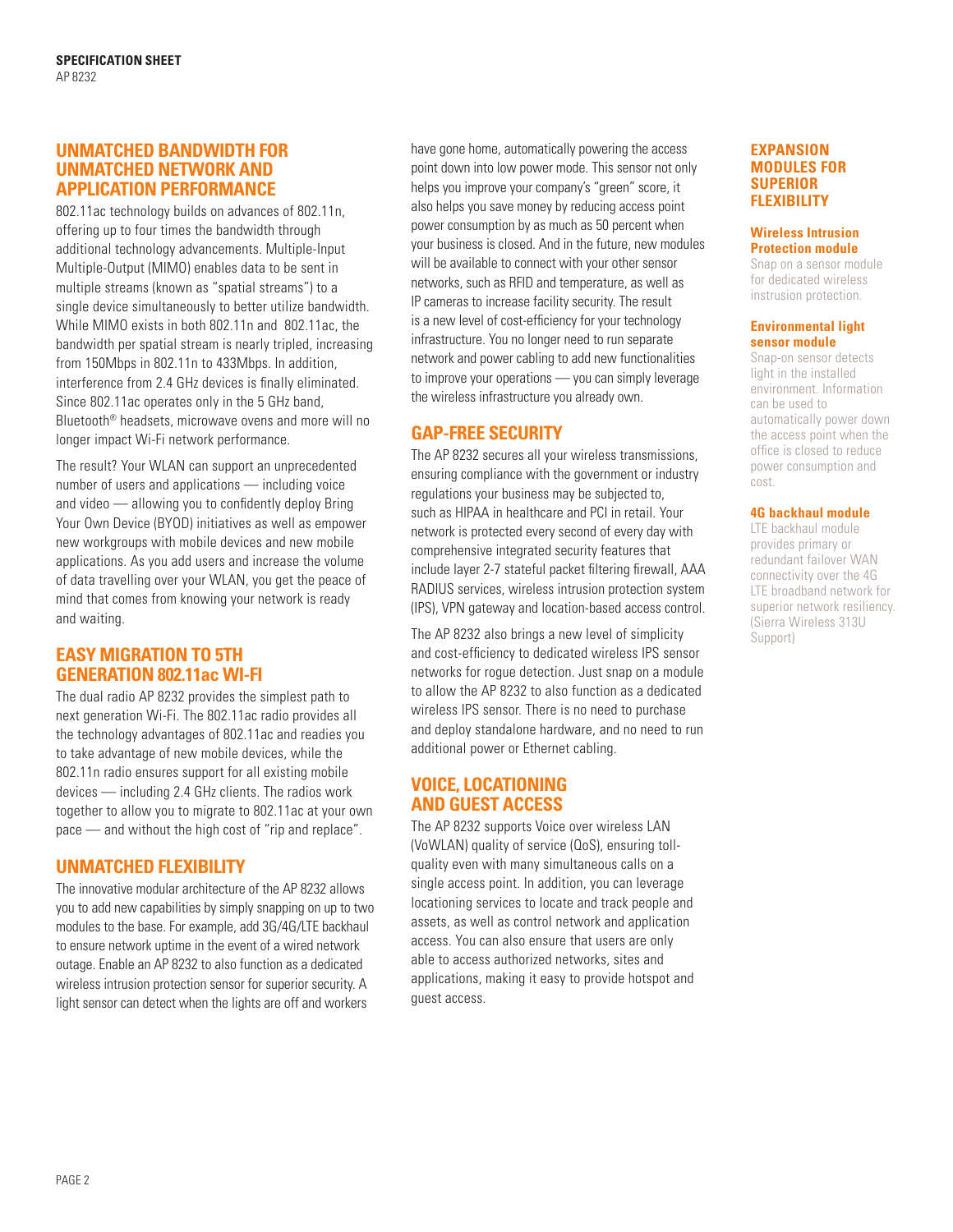## **THE MOTOROLA ADVANTAGE: A TURBOBOOST FOR PERFORMANCE AND SUPERIOR SCALABILITY**

Since the AP 8232 802.11ac Access Point is part of our WiNG 5 family of WLAN infrastructure, it is "network aware", able to work in concert with all other Motorola WiNG 5 controllers and access points to define the route that will enable the fastest and most robust path for every transmission. And since the AP 8232 can be adopted by our controllers for easy centralized management, your network is easy to scale. No matter how many access points and controllers you need, or where in the world they are located, you can deploy, monitor, troubleshoot and manage them all from a single location.

# **SUPPORT SERVICES BRING OUR EXPERTISE RIGHT TO YOUR DOOR**

A respected leader in enterprise mobility, Motorola provides services that allow you to benefit from the experience we've gained from working around the globe with many of the world's leading companies in practically every vertical market. Our family of services can help you get and keep your WLAN up and running at peak performance by providing the assistance you need at every phase of network lifecycle — from planning and implementation to post-deployment everyday support. Not only can we help you tailor your network to meet your specific needs, we can also help you reduce risk, lower your capital investment and reduce operational costs.

# The AP 8232  $-$  the 5<sup>th</sup> generation Wi-Fi access point that supports more users, more functionality and lightning fast data, all at a lower cost.

For more information, please visit www.motorolasolutions.com or access our global contacts directory at www.motorolasolutions.com/contactus



Motorola's WiNG 5 WLAN solutions offer all the benefits of 802.11ac — and then some. Our distributed architecture extends QoS, security and mobility services to the APs so you get better direct routing and network resilience. That means no bottleneck at the wireless controller, no latency issues for voice applications and no jitter in your streaming video. And with our broad selection of access points and flexible network configurations, you get the network you need with less hardware to buy. Let us show you the less complicated, less expensive way to more capacity and more agility. And more satisfied users.